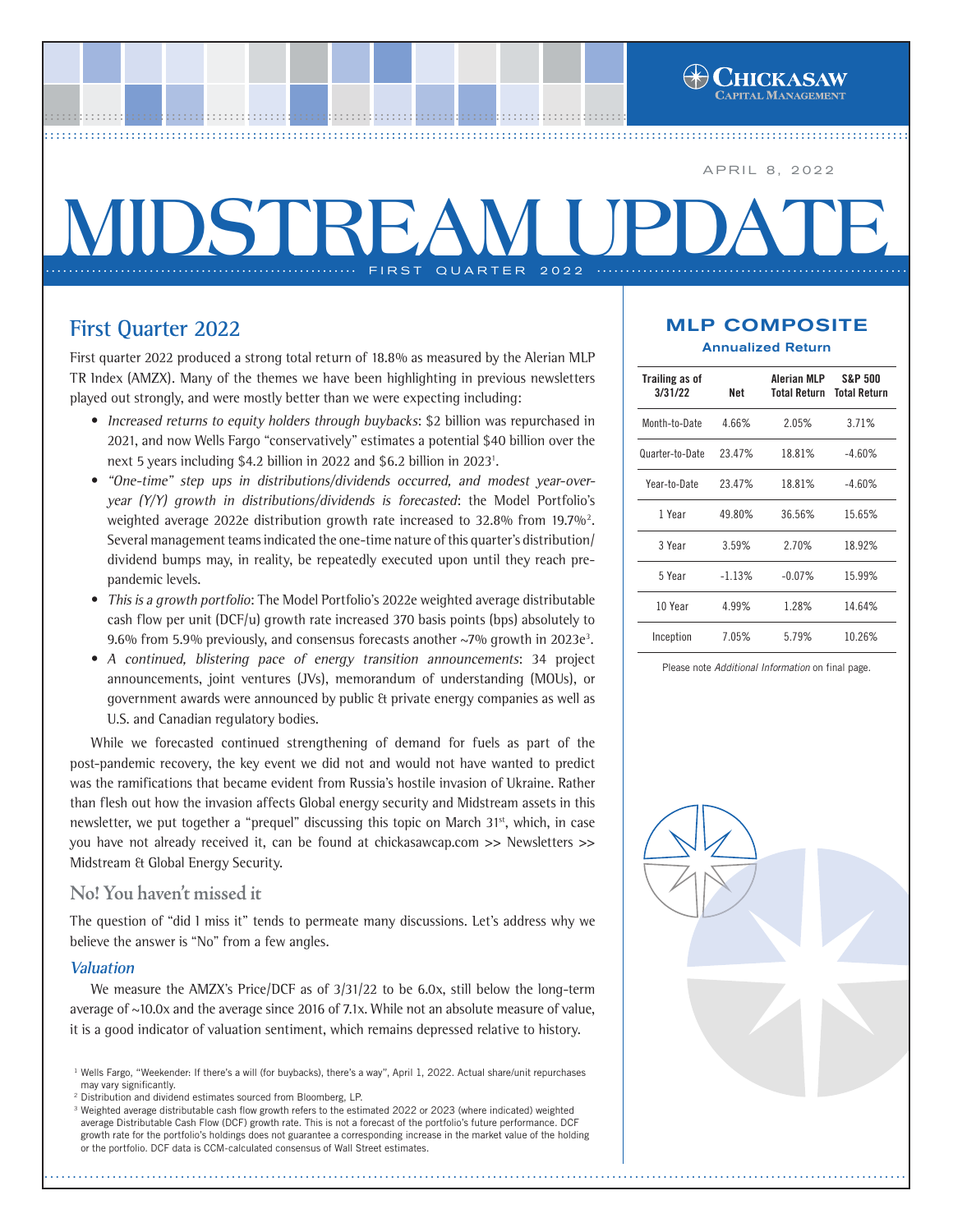



From a more academic valuation standpoint (wonky to some!), we updated our discounted cash flow analyses using the free cash flow to equity (FCFE) approach and found some interesting, collective data points. First, the weighted average share/unit price discount to intrinsic value is 29%, which provides an adequate cushion. Secondly, the assumptions driving the price targets remain conservative, in our opinion. To provide some color, growth rates in the present value of 10 years of cash flow (PV10) component remain modest at 6.2%, the weighted average terminal value growth rate is 0.04%, and the discount rates used are 7.5% and 10.3% for the PV10 & terminal value components, respectively. Lastly, because we don't want to overlay our assumptions regarding Management's capital allocation decisions, we have the majority of excess cash flow going to debt repayment so average debt to earnings before interest, taxes, depreciation and amortization (D/EBITDA) leverage at the end of 10 years is 1.9x. This is well below the current 3.4x leverage, and we believe represents being under-levered for a suite of assets with highly recurring, contracted cash flow. Modest tweaks to any of these assumptions drive magnified increases in FCFE-based price targets, and given the solid footing these companies find themselves in, we place increased odds on our assumptions being too conservative.

Finally, as markets shift away from bonds, simply look at the yields of this sector. The 2022e forecasted yield for the AMZX is 6.8%, which is protected by 2.06x coverage. And the free cash flow (FCF) yield is 14.1% giving companies plenty of excess cash flow to fund highly accretive growth projects (increases both PV10 and terminal value components), or return cash to equity holders through buybacks, and/or dividends/distributions. Note, we did not include further debt reduction in decision optionality as balance sheets remain by and large at or below management targets.

#### **Future Outlook**

This is a growth industry, full stop. Whether the growth is coming from increased asset utilization in a post-pandemic recovery, high-returning growth capital projects, or from the reduction in corporate equity outstanding, the per share/unit economics are increasing. One of the simplest ways to look at this is the incremental return on invested capital (ROIC) that is being generated. As the previous growth factors continue to mix together, the spread between the ROIC and the cost of capital continues to widen, which becomes further self-fulfilling for companies in future years. We estimate nearly 200 bps of absolute improvement across our holdings on a weighted average basis through 2025.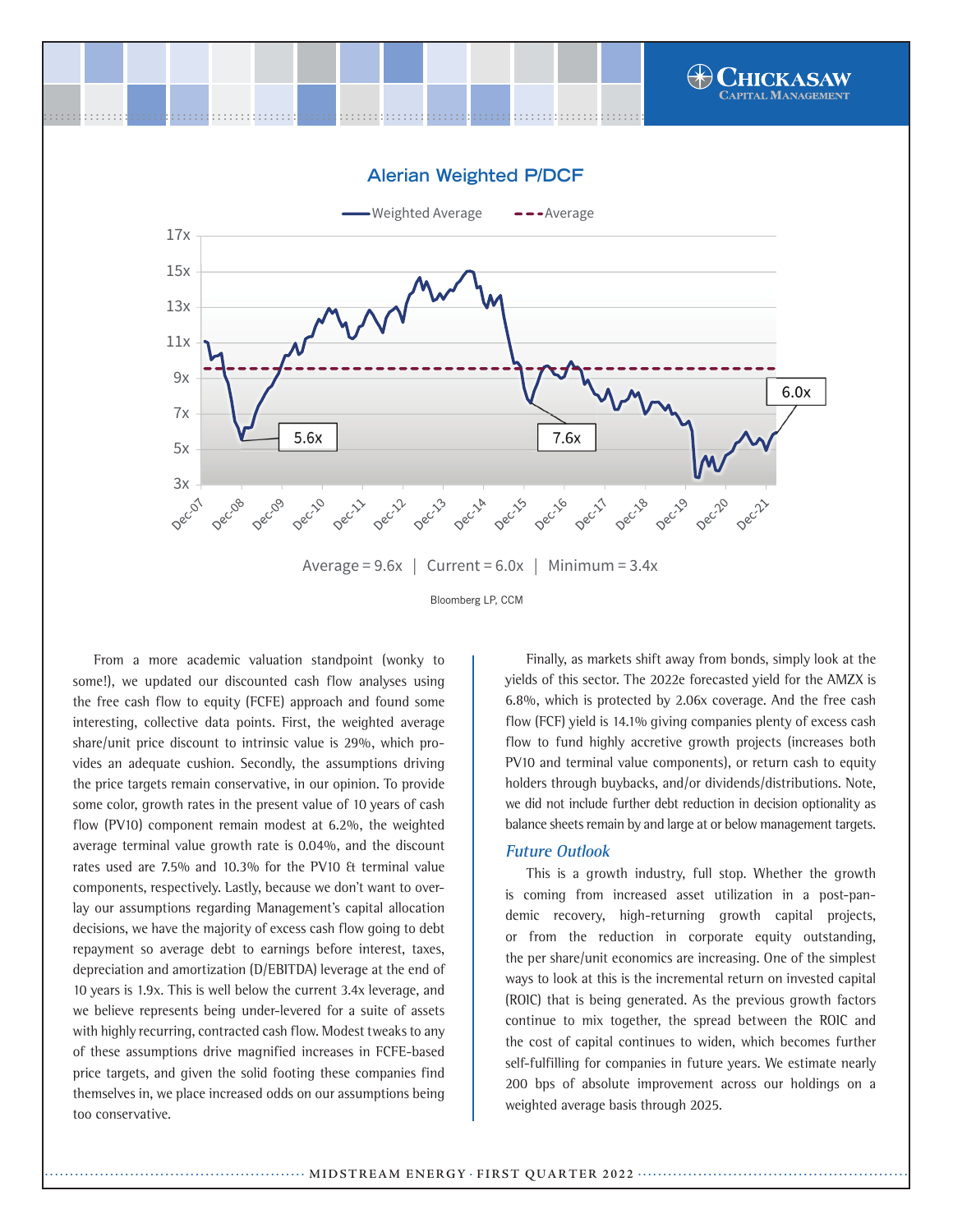

SEC filings, company information, CCM

While many industry participants indicate lessening concerns about terminal value, this concern is still mathematically present in company prices as discussed above. But let's qualitatively think about terminal value. The energy crisis created by Russia's invasion of Ukraine has exposed a risk we have been highlighting for years, namely dependency on energy from hostile regimes. Even if the conflict mercifully ends soon, the ruptured commercial relationships will likely be rebuilt in a way that minimizes exposure to Russian energy. This lengthens the runway for U.S. resources, particularly natural gas and natural gas liquids (NGLs), to, at a minimum, take market share, and thus further extend the terminal value for companies with assets built to handle these fuels.

Finally, Energy Transition is in its infancy, primarily the announcement phase. Several Wall Street analysts have written they are giving zero credit in their valuations for these announcements. We believe companies are credible with their MOUs, JVs, etc. and if the market is not valuing them correctly, this provides another excellent margin of safety for the long-term investor. Many of these projects will be the next wave of "PV10" as they begin to come online in 2024/2025 with long-term contracts, thus pushing terminal value further out, too.

#### **Fund Flows**

If performance had been strong and the sector was experiencing strong inflows of new funds, then maybe we'd be more mindful of near-term tops. However, not for a lack of trying, fund flows out of the space remain a stubborn issue. While net inflows to passive were healthy at \$728 million across passive products, active dedicated products saw (\$7.4) million of net outflows during Q1:22. Our surmise is most of the flows into the passive products were by macro and trend following funds, not individual investors.

Despite the relative flows imbalance between active and passive, we stand by our belief that active management is the best approach for investors as evidenced by the attractive total returns we generated this quarter and the past few years.

#### **Energy within the S&P 500**

The weighting of Energy companies within the S&P 500 Index at the end of Q1:22 was ~3.87% vs. the historical average (monthly) of 8.6.%.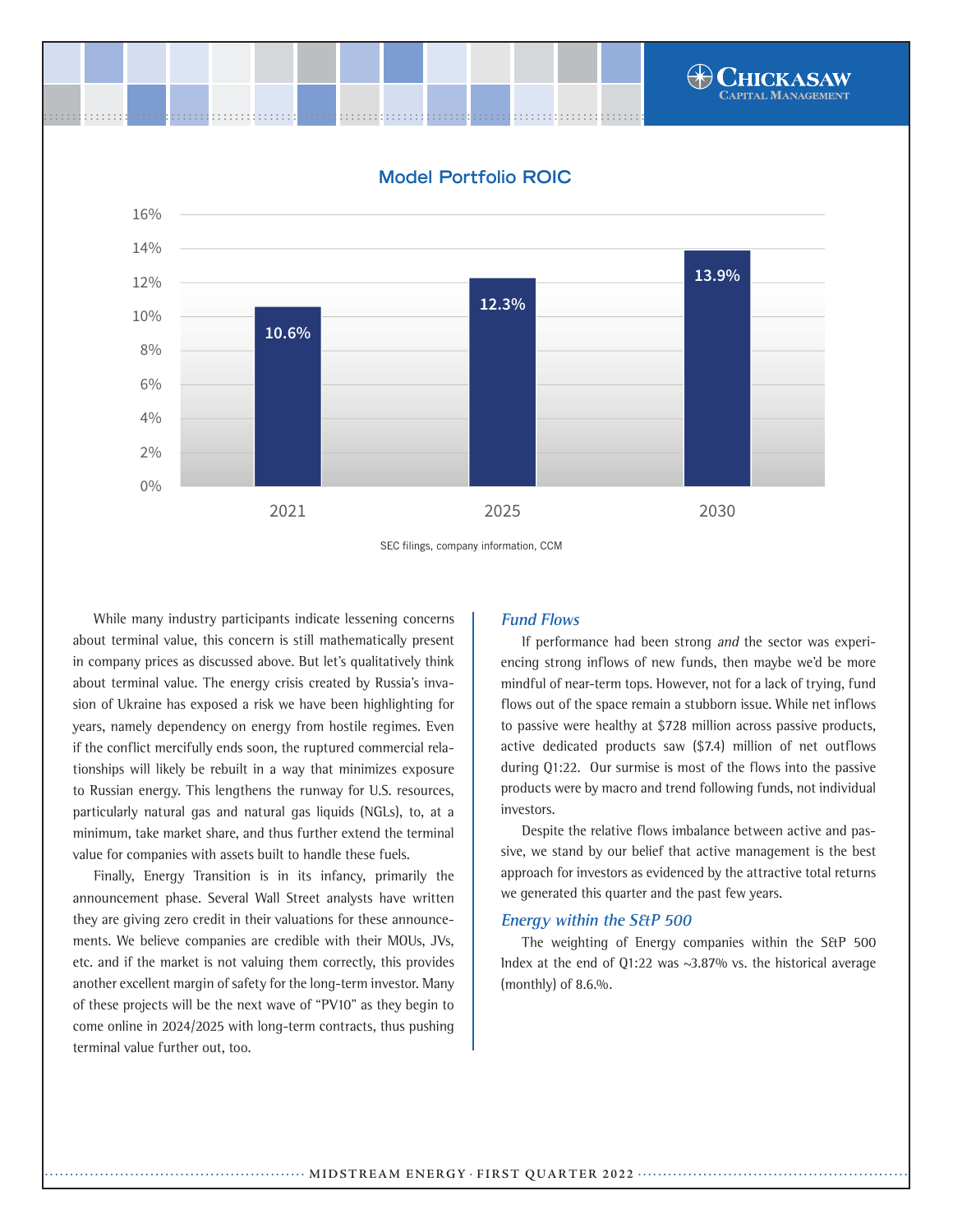

Bloomberg, LP

**11/2008** 

**A 11/2006** 

**1/1/2012** 

11/2014

H112016

1/1/2018

**PAILI**DOD

33 11/2010

With strong tailwinds at the back of many of those companies, it's logical to assume they can continue to increase share within the index. However, it's important to note the Energy weight can increase not just through appreciation but also from adding companies that have increased in market value. As JP Morgan notes<sup>4</sup>, many of the former large-cap exploration and production (E&P) names migrated to the mid-cap indices, but now have market capitalizations above certain, current S&P 500 constituents. In whichever way the weighting in the S&P increases, it could cause a flood of capital to "chase" weight and inclusion, which could have positive spillover effects for all energy companies regardless of capitalization or subsector.

1 1/1/994 1/1/996

**1/2/1998** 

**PAS** 1/2/2000

1/1/2002 1/1/200

0% |

1/1/2992

 $20/2$ 4%

Additionally, it may be more difficult for the generalist active investment manager to simply avoid energy all together as has been the case in recent years. The fear of missing a potential rising tide for energy companies may force allocations to modestly rise from these investors as the importance of U.S. energy security becomes more apparent over time.

## **Strategic petroleum reserve (SPR) release—an optical illusion?**

On 3/31/22, the Biden Administration authorized a 180 million barrels (MMBbls) release from the SPR over the next six months; however, we see the potential for more folly than strategy in this action. We'll begin with the generally accepted theory about the SPR: it is not designed to lower fuel prices, rather its role is to act as a buffer from disruptions caused by wars, hurricanes or other major events. In fact, the market read right through the release as the back end of the futures curve rose on the day of the announcement as it now anticipates fewer barrels to be available in the future.

Currently, the refining industry is running at the highest seasonal utilization levels seen in the past five years. Releasing more oil doesn't make them run any more efficiently, and releasing barrels from the SPR in the current supply/demand dynamic means we're just releasing from an underground salt cavern to an above ground storage facility, hence the illusory nature of this release. Additionally, the storage caverns are closest to the U.S. Gulf Coast refiners which are unfortunately engineered to take a different grade of crude oil. Therefore, the release is potentially more likely to be exported (to another form of storage: floating vessels) for the benefit of international customers, not U.S. consumers seeking lower gasoline prices. As for Midstream, where barrels attempt to move to inland U.S. refiners, this could increase utilization of storage and terminal assets owned by certain companies, but we do not view this as a needle mover.

The last point on this topic makes us worry about supply and its effect on future prices: how are we going to replace the released barrels? We listened to comments from President Biden and his advisors, which indicated they had assurance from

<sup>4</sup> JP Morgan, "Global Energy Strategy Webcast", March 31, 2022.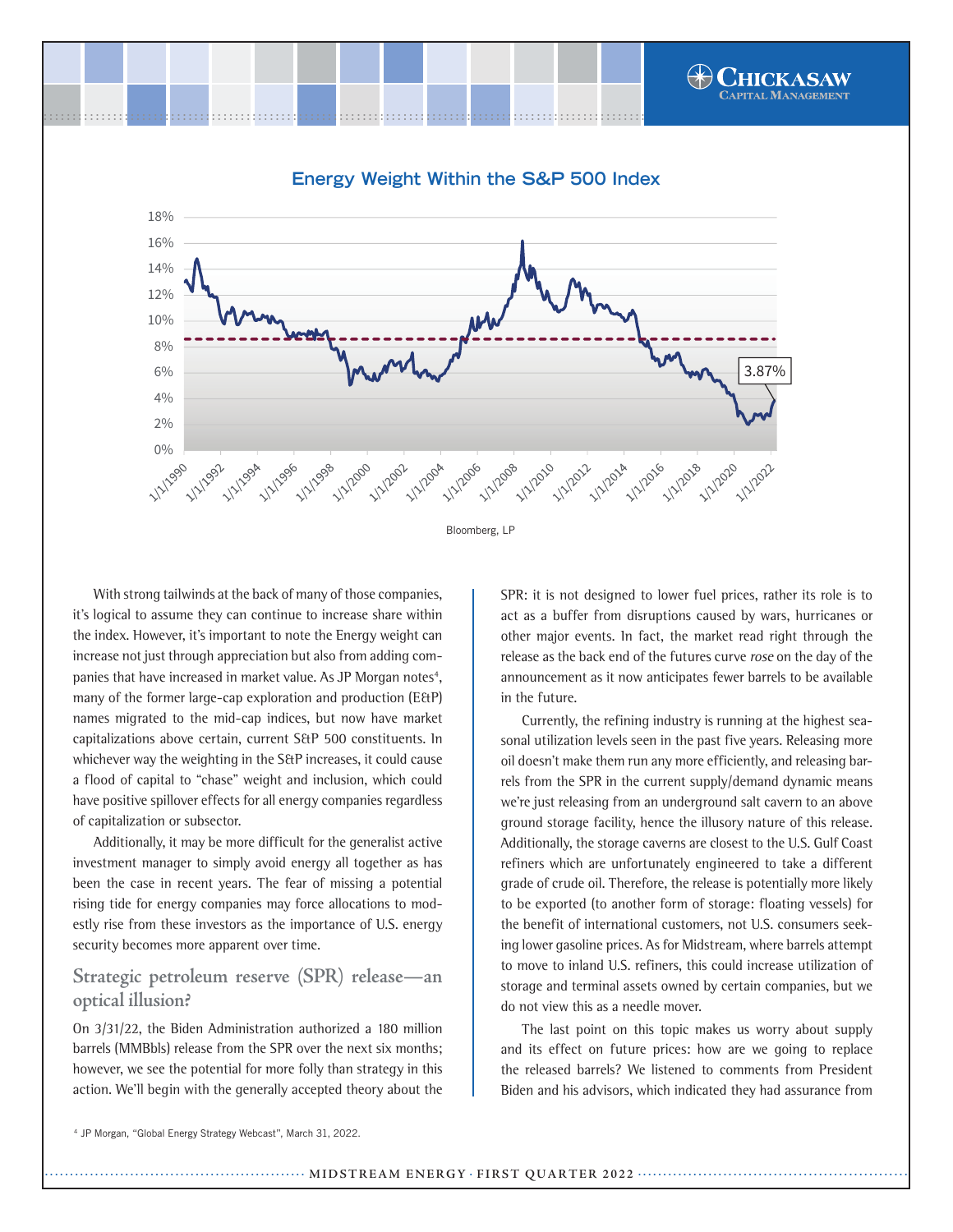U.S. producers that they can replace the barrels in six months. However, all our research and tuning in to public CEO commentary suggests six months is out of the question and nine months is probably still optimistic due to a depleted drilled but uncompleted (DUC) well inventory and oil field service inflation. Referring back to our Q3:21 newsletter (chickasawcap.com >> newsletters >> Midstream Update Q3 2021), E&P companies' plans in 2021 were focused on completing wells that were already drilled rather than actually drilling new wells given capital market constraints. As they begin to ramp up 2022 activity, capex will now include the cost of drilling and completing new wells, which appear to be 10-15% more expensive due to inflation. Even though producer capex is expected to increase  $23\%$  Y/Y,  $2/3$ rds of the increase is attributable to service cost inflation<sup>5</sup>. Supply chains need to be rebuilt, workers need to be hired and trained, and logistical constraints at the well pad sites will need resolution. These two factors help explain why public E&P budgets imply only a 2-3% increase in oil production this year, much less than what would be needed to re-fill the SPR<sup>6</sup>.

We could be wrong, and the current release could defy all previous history as well as economic theory regarding the function and execution of the SPR. Or, it could be setting us up for a worse situation than we currently have.

**…But we are watching gasoline prices and their impact on the consumer**

With recessionary risks on the horizon, we continue to study the impact energy could have on consumer wallets and whether it would be a driver of or a result of how a recession begins. Higher oil prices have people thinking back to 2008 and the highs reached of \$145 per barrel, which did cause demand destruction. We are seeing some very modest demand destruction at the margin in the Department of Energy (DOE) weekly data, but still believe it's too soon to draw conclusions. A few things are different this time though, namely the causes of how we arrive at higher prices, and the differences in driving habits around a recession.

**CHICKASAW** 

Having fully experienced 2008, we think our recall of history is pretty good. First, this was pre-Shale, and the concern was dual-fold in that the U.S. would run out of reserves faster than anticipated, and the estimated spare capacity of the Organization of the Petroleum Exporting Countries (OPEC) was substantially less than reported. Both of these proved to be inaccurate but still caused a rush to the front end of the curve. Secondly, following academic research emphasizing adding commodity exposure to institutional portfolios as a way to play the demand growth in China, we saw peak inflows of institutional funds into commodity products such as indices including oil, and direct investments into oil strategies. The reversals were painful for everyone. Lastly, the final flurry to \$145 was caused by a short squeeze where a notto-be-named-here trader was over-exposed being "short" contracts tied to WTI, was found out, and then subsequently ruined as bigger fish in the market decided to exploit his position.

Today, prices certainly have some degree of a security or war premium in them—the amount of which is a subject of debate. However, we've been writing since our Q1:20 newsletter the odds of reaching \$100+ were increasingly likely without including any conflict premium primarily due to underinvestment in production. These higher prices are in motion against the coiled spring of U.S. consumers' desires to return to travel in what looks to be an unencumbered driving season.

5,6 RBN Energy LLC, "I Can't Go For That (No Can Do), Part 2 – E&P Capex And Production Guidance, And Why They Aren't Doing More", 3/27/22.

.................................................... **MIDSTREAM ENERGY** . **FIRST QUARTER <sup>2022</sup>** ......................................................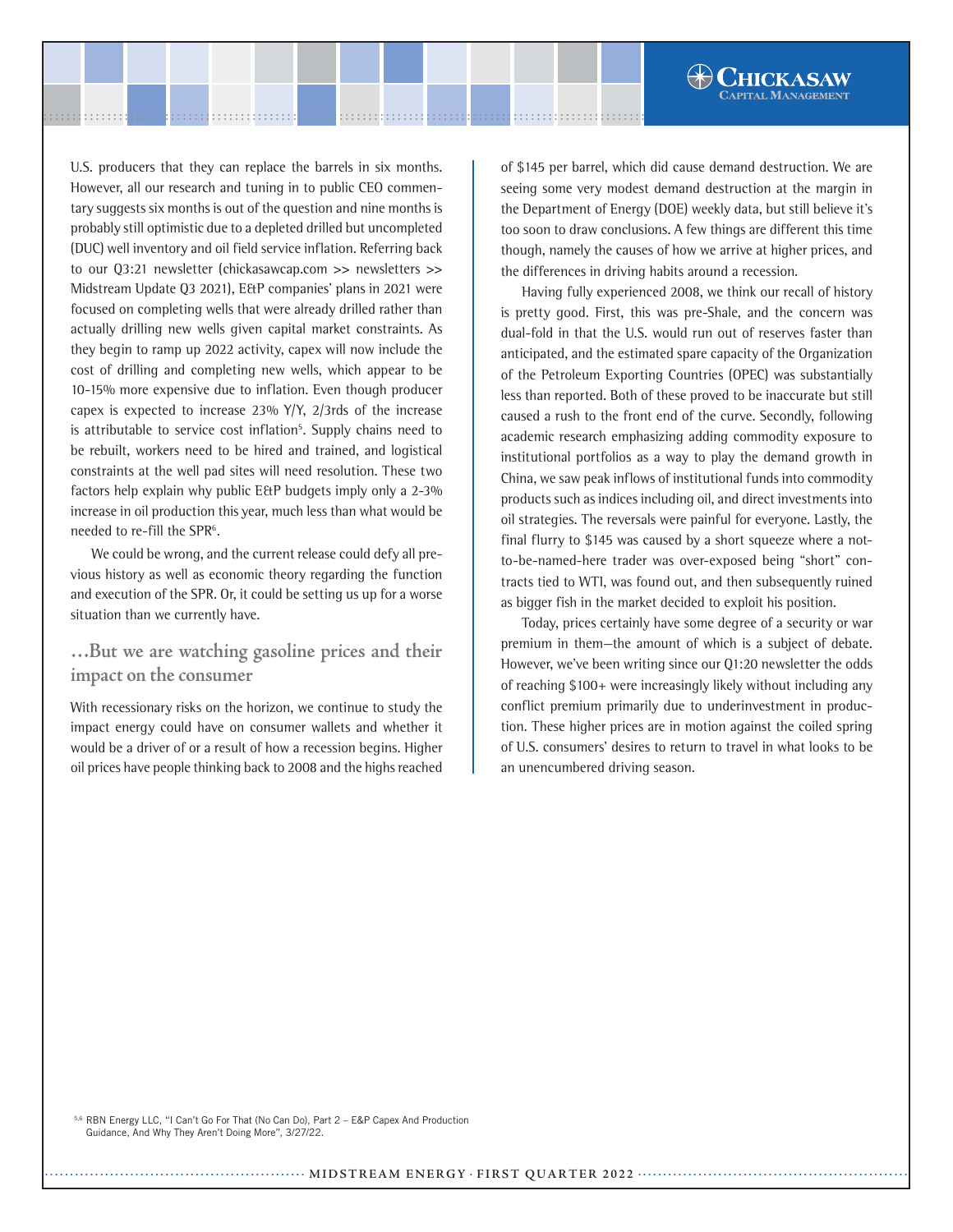

CIVIQS National Coronavirus: Outbreak concern, poll of registered voters, February 25, 2020 – April 4, 2022.

When measured against personal income levels over a long period of time, gasoline expenditures as a percentage of personal income are still relatively low at 2.3%.



## **Consumer Gasoline Spending as % of Disposable Income**

U.S. Energy Information Administration (EIA), Federal Reserve Bank of St. Louis (FRED), CCM

These factors related to driving habits combined with diesel inventories at record lows (discussed in the Midstream & Global Energy Security piece), as well as the fact most of the SPR release won't come to U.S. consumers, will probably keep the pressure on at the pump through the summer and potentially beyond.

#### .................................................... **MIDSTREAM ENERGY** . **FIRST QUARTER <sup>2022</sup>** ......................................................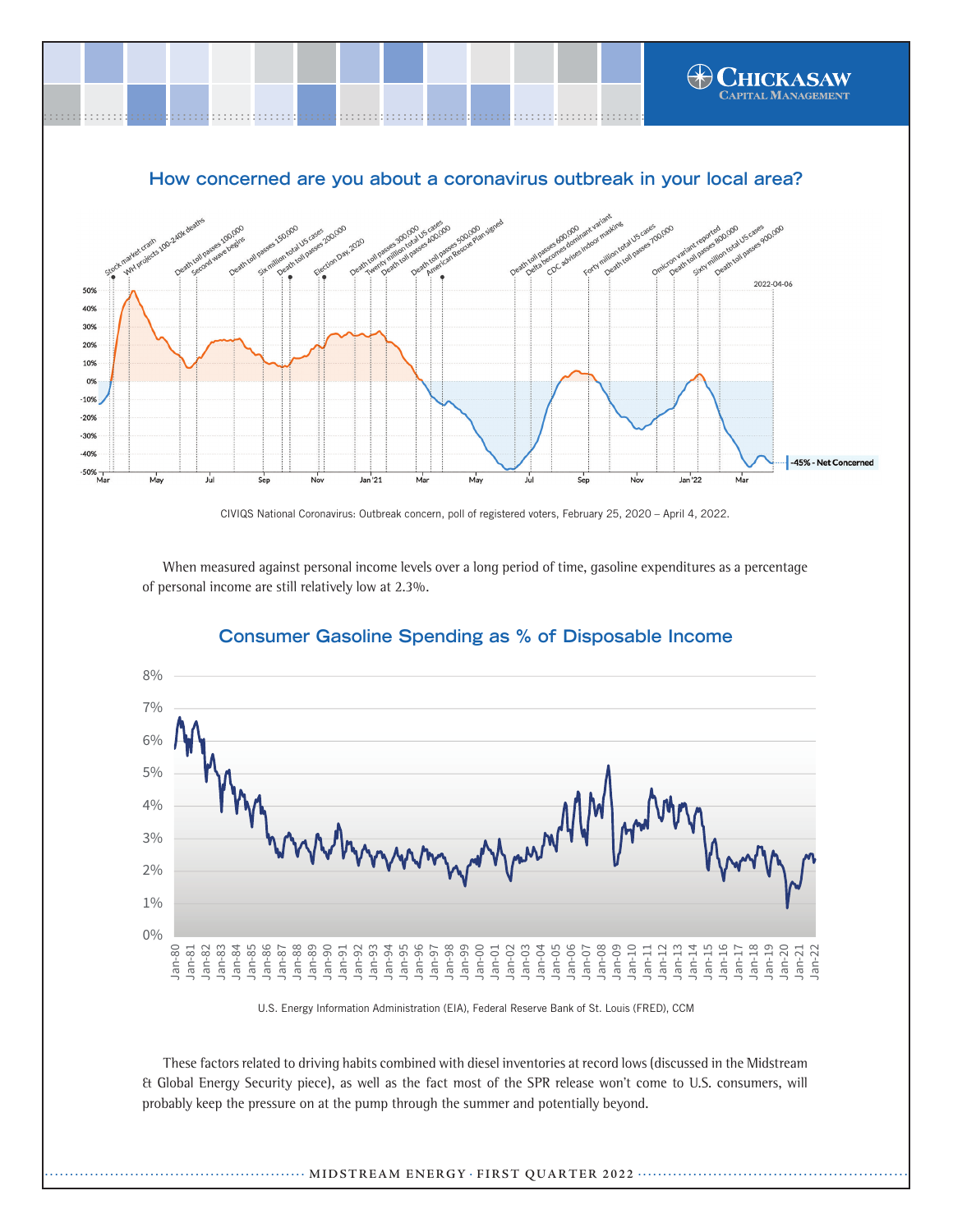## $\bigoplus$  Chickasaw **APITAL MANAGEMENT**

## **Portfolio Update**

The Model Portfolio is allocated towards companies with, in our view, strong integrated business models, exhibiting good growth, an inexpensive valuation, stable and improving ROICs, and excess FCF that can be returned to equity holders on a ratable basis through distributions/dividends, equity repurchases, and/or special payouts. As stated in our March 31<sup>st</sup> newsletter on Midstream & Global Energy Security, the Model Portfolio remains overweight to natural gas and NGL value chain companies representing 66%, or 2/3, of the Model Portfolio's underlying cash flow. We believe our portfolio is well-positioned for long-term cash flow stability and a continued validation of long-term asset values.

## **Conclusion**

Thank you to our investors. Between this and the Midstream & Global Energy Security newsletters, we have tried to cover a lot of topics for our broad audience of readers. However, we know we can't cover all your questions, and look forward to engaging with you in the upcoming months.

Geoffrey Mavar Matt Mead Robert Walker Bryan Bulawa

#### INVESTMENT TEAM

Geoffrey P. Mavar – Principal Matthew G. Mead – Principal Robert M.T. Walker – Principal Bryan F. Bulawa – Principal

Paul R. Jacob – Vice President Scott B. Warren, CFA – Senior Analyst Luke B. Davis, CFA – Senior Analyst

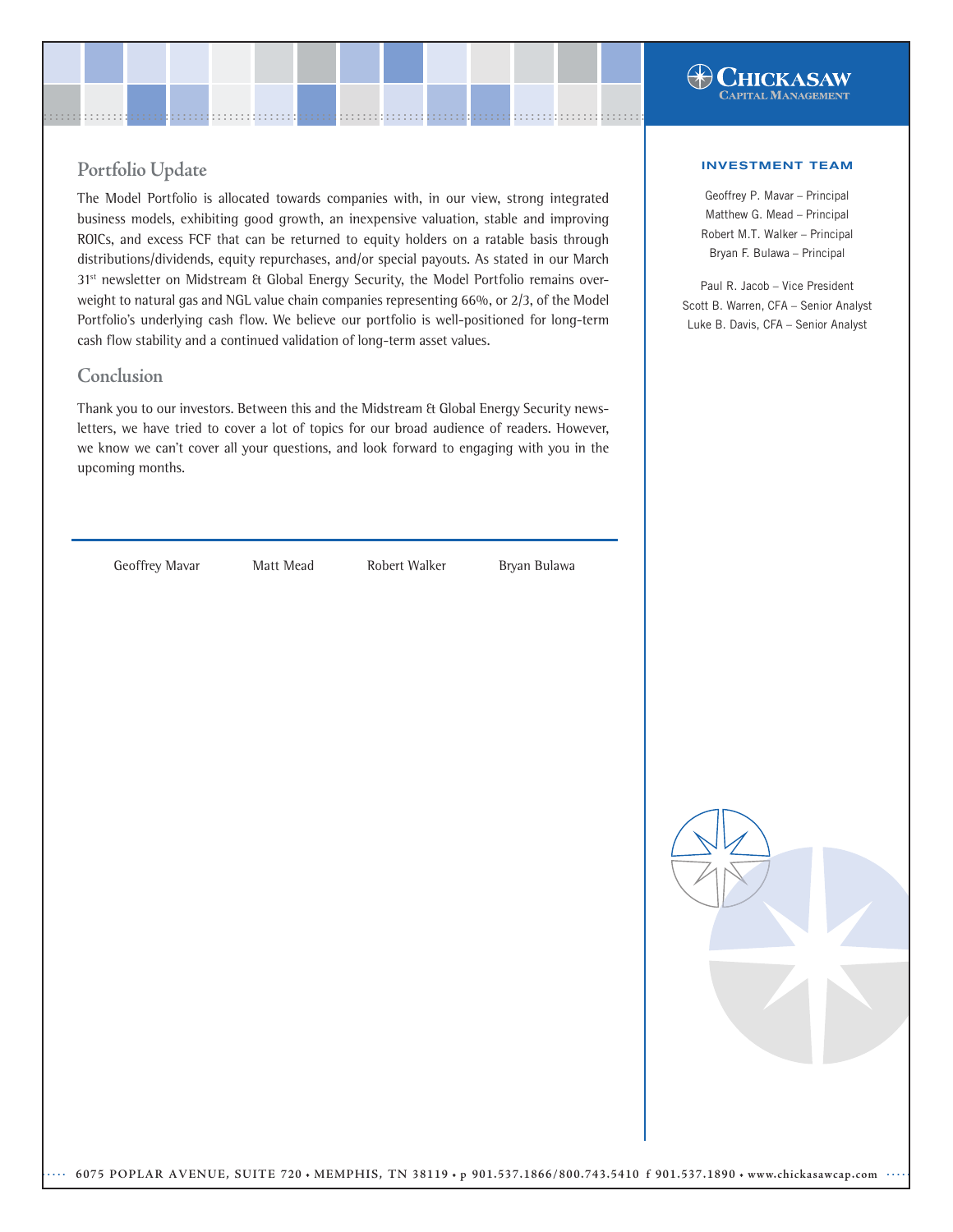Chickasaw Capital Management, LLC gives no guarantees with respect to the success of its investment management services and has not authorized any person to represent or guarantee any particular investment results. Any historical data provided herein are solely for the purpose of illustrating past performance and not as a representation or prediction that such performance could or will be achieved in the future. Securities are subject to numerous risks, including market, currency, economic, political and business risks. Investments in securities will not always be profitable, and investors may lose money, including principal. Past performance is no guarantee of future results. This is not an offer or solicitation with respect to the purchase or sale of any security.

.......................................................................................................[.](http://www.chickasawcap.com) ........................................................................................................

Chickasaw Capital Management, LLC does not provide legal, tax or accounting advice. Any statement contained in this communication concerning U.S. tax matters is not intended or written to be used, and cannot be used, for the purpose of avoiding penalties imposed on the relevant taxpayer. Clients of Chickasaw Capital Management, LLC should obtain their own independent tax advice based on their particular circumstances. Opinions expressed are current opinions as of the date appearing in this material only. No part of this material may be copied, photocopied or duplicated in any form, by any means, or redistributed without the prior written consent of Chickasaw Capital Management, LLC.

References to market or composite indices, benchmarks or other measures of relative market performance over a specified period of time (each, an "index") are provided for your information only. Reference to this index does not imply that the portfolio will achieve returns, volatility or other results similar to the index. The composition of the index may not reflect the manner in which a portfolio is constructed in relation to expected or achieved returns, portfolio guidelines, restrictions, sectors, correlations, concentrations, volatility or tracking error targets, all of which are subject to change over time. Indices are unmanaged. The figures for the indices do not reflect the deduction of any fees or expenses which would reduce returns. Investors cannot invest directly in indices.

The Alerian MLP Index is a composite of the most prominent energy Master Limited Partnerships that provides investors with an unbiased, comprehensive benchmark for this emerging asset class. The index, which is calculated using a float-adjusted, capitalizationweighted methodology, is disseminated real-time on a price-return basis (NYSE: AMZ), and the corresponding total-return index is disseminated daily (NYSE: AMZX). Relevant data points such as dividend yield are also published daily. For index values, constituents, and announcements regarding constituent changes, please visit www.alerian.com.

"Alerian MLP Index", "AlerianMLP Total Return Index", "AMZ" and "AMZX" are service marks of GKD Index Partners, LLC d/b/a Alerian ("Alerian") and their use is granted under a license from Alerian. Alerian does not guarantee the accuracy and/or completeness of the Alerian MLP Index or any data included therein and Alerian shall have no liability for any errors, omissions, interruptions or defects therein. Alerian makes no warranty, express or implied, representations or promises, as to results to be obtained by Licensee, or any other person or entity from the use of the Alerian MLP Index or any data included therein. Alerian makes no express or implied warranties, representations or promises, regarding the originality, merchantability, suitability, non-infringement, or fitness for a particular purpose or use with respect to the Alerian MLP Index or any data included therein. Without limiting any of the foregoing, in no event shall Alerian have any liability for any indirect, special, incidental, or consequential damages (including lost profits), arising out of the Alerian MLP Index or any data included therein, even if notified of the possibility of such damages.

The Energy MLP Classification Standard ("EMCS") was developed by and is the exclusive property (and a service mark) of GKD Index Partners, LLC d/b/a Alerian ("Alerian") and its use is granted under a license from Alerian. Alerian makes no warranties, express or implied, or representations with respect to such standard or classification (or the results to be obtained by the use thereof), and hereby expressly disclaims all warranties of originality, accuracy, completeness, merchantability, suitability, non-infringement, or fitness for a particular purpose with respect to any such standard or classification. No warranty is given that the standard or classification will conform to any description thereof or be free of omissions, errors, interruptions, or defects. Without limiting any of the foregoing, in no event shall Alerian have any liability for any indirect, special, incidental, or consequential damages (including lost profits), arising out of any such standard or classification, even if notified of the possibility of such damages.

S&P 500 Total Return Index tracks the total return of the S&P 500 Index, an index of 500 stocks chosen for market size, liquidity and industry grouping, among other factors. Dividends are reinvested. The S&P 500 is designed to be a leading indicator of U.S. equities and is meant to reflect the risk/return characteristics of the large cap universe.

Distributable Cash Flow (DCF) is calculated as net income plus depreciation and other noncash items, less maintenance capital expenditure requirements. Distributable cash flow (DCF) data is CCM calculated consensus of Wall Street estimates. The estimated consensus weighted average distributable cash flow (DCF) per unit growth rate for the AMZ and our Model Portfolio incorporates market expectations by using the average annual growth rate using rolling-forward 24-month data. DCF growth rate is not a forecast of the portfolio's future performance. DCF growth rate for the portfolio's holdings does not guarantee a corresponding increase in the market value of the holding or the portfolio.

Distribution Coverage Ratio is calculated as cash available to limited partners divided by cash distributed to limited partners. It gives an indication of an MLP's ability to make dividend payments to limited partner investors from operating cash flows. MLPs with a coverage ratio of in excess of 1.0 times are able to meet their dividend payments without external financing.

Distributions are quarterly payments, similar to dividends, made to Limited Partner (LP) and General Partner (GP) investors. These amounts are set by the GP and are supported by an MLP's operating cash flows.

EBITDA is earnings before interest rates taxes depreciation and amortization.

Free Cash Flow (FCF) is a measure of financial performance calculated as operating cash flow minus capital expenditures.

Free Cash Flow to Equity (FCFE) represents the amount of cash a company can pay to equity shareholders after all expenses, reinvestments, and debt payments.



**HICKASAW**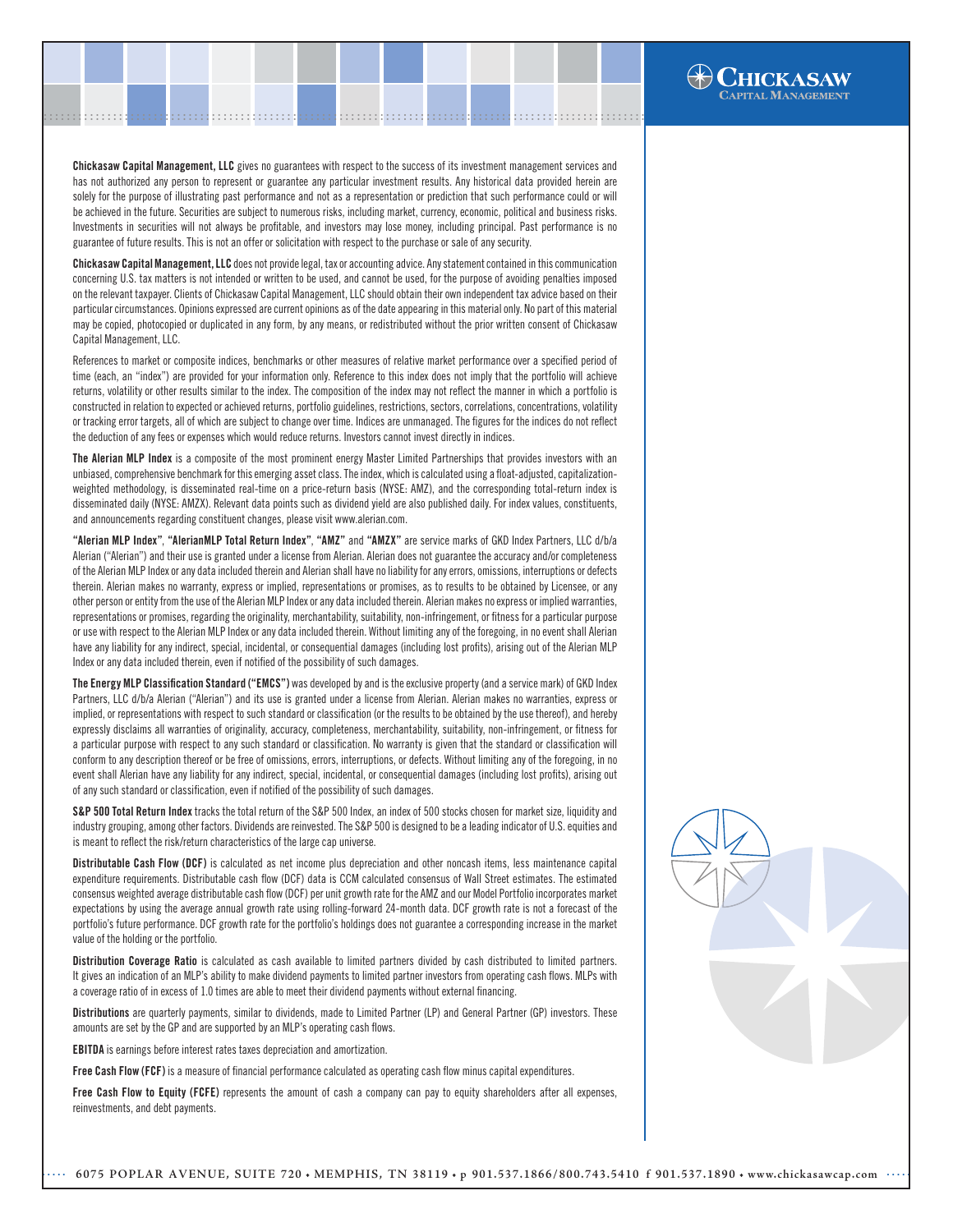Growth CapEx or Growth Capital Expenditures refers to the aggregate of all capital expenditures undertaken to further growth prospects and/or expand operations and excludes any maintenance and regulatory capital expenditures.

.......................................................................................................[.](http://www.chickasawcap.com) ........................................................................................................

Leverage is net debt divided by EBITDA.

Return on Invested Capital (ROIC) is the amount of money a company makes that is above the average cost it pays for its debt and equity capital. ROIC is used to assess a company's efficiency at allocating the capital under its control to profitable investments. ROIC = EBIT (1 - Tax rate) / (Total Assets – Total Liabilities).

Terminal Value is the value of an asset, business or project in perpetuity beyond a set forecast period for which future cash flows are estimated.

West Texas Intermediate (WTI), also known as Texas light sweet, is a grade of crude oil used as a benchmark in oil pricing. This grade is described as light because of its relatively low density, and sweet because of its low sulfur content. It is the underlying commodity of Chicago Mercantile Exchange's oil futures contracts.

Yield refers to the cash dividend or distribution divided by the share or unit price at a particular point in time.

This material is provided for informational and educational purposes only and should not be construed as investment advice or an offer or solicitation to buy or sell any security, product or service.

PAST PERFORMANCE DOES NOT GUARANTEE FUTURE RESULTS.



**HICKASAW** .<br>APITAL MANAGEMENT